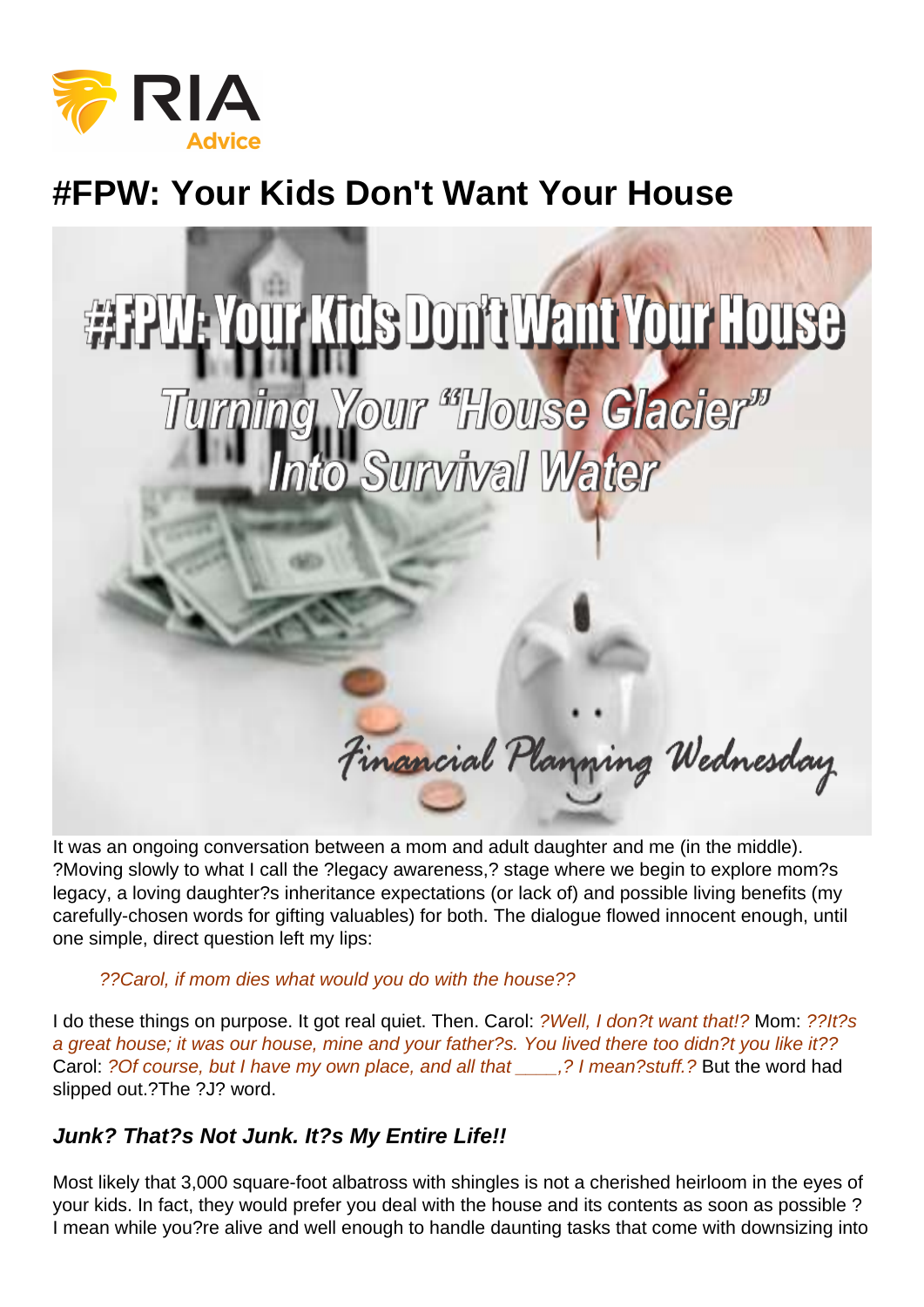a more humble abode. Want to see the kids reduce to the behavior of a two-year old, flailing arms and legs tantrum style? Die and leave them to deal with your dwelling and its dusty contents. Deep attachment to a house is understandable ? plenty of wonderful moments were created within those walls; most likely you?ve accumulated plenty of items through the decades and haven?t parted with much in a very long time. **Parents are still storing?their parent?s?stuff too. There?s multigenerational hoarding going on everywhere. And I don?t see many families doing anything about this affliction.** Frankly, many retirees would rather stay put; moving is stressful. I don?t care how old you are. It?s less trouble to remain in a place that?s outgrown you and choose to live in what I call??the house within the house,? which usually is reduced to two rooms and a bath. To make it worse, it feels wrong to upset contents that have settled deep into memories. It feels right to leave everything as is ? let the next generation handle it. But do they truly want to? Your kids are busy with their kids, careers, and still coping with the financial distress that comes with a mediocre economic recovery. A majority of households are dealing with too much debt, skyrocketing college costs, underemployment, and now this? Do the kids want an inheritance? Sure. Do they want the house? No. As we age, memories start to weigh a hell of a lot more than brass antiques or hardly used bedroom suites. An elderly widow was ashamed to tell me she hadn?t used her fireplace since 1987 ? the year her husband passed away in a chair in front of it. The old lounger hadn?t been utilized either except recently by Tiger her new tabby cat. In 1993, my father passed away in his home. Over two decades later, I still find myself using Google Maps to cyber-visit the location to see how it?s changed and praying nothing hadn?t. I was the kid who wanted desperately to hold on to the house. I was so afraid I?d forget or disrespect his memory if it didn?t stay in the family. It was a sacred place to me. A real-life example of how housing can get messy. Unlike other purchases, a house gets deeply imbedded in the threads of our emotions. A close friend said holding on to the death house was ?creepy,? and my thinking macabre. Why? **After all, he was my dad. I found nothing weird about the situation. In fact, wasn?t it actually normal to feel this way?**? Eventually, I did drop the idea. When my head cleared, I realized it wasn?t bricks and stucco I was after. I longed for flesh and blood (dad) back. Currently, retirees are ravaged by the Federal Reserve?s ongoing decision to transform safe money into dead money by cementing short-term interest rates at low hum. And regardless of the Fed?s plan to raise short-term interest rates, banks won?t return the favor for savers. Your money markets, savings accounts, CDs? All dead money. The result is a dismal level of income generated (after inflation/taxes many yields are negative) and little hope for a respectable income from high-quality bond investments. Those in the ?golden years? are ravaged by austerity even though they will ostensibly live more years than their parents and should be more active doing it too. Oh the joy of longevity. Since low (no) rates on money markets, certificates of deposit, savings accounts and corporate and government bonds will be around for a longer period than any of us originally anticipated, (thus the word cementing) retirees must think creatively about the utilization of additional resources available to them like the house.

### **Don?t Be Scared. Free The Cash!?**

I know this may sound taboo, but desperate times call for some ?out of the box,? thinking ? Why not consider squeezing your greatest illiquid asset? ?**I?m referring to ? you know: The albatross with the bay windows. If you play your cards right, the house your kids don?t want can be a boost to retirement cash flow.** Would this be so wrong to consider if done responsibly? When consulting with pre and current retirees about income planning, I notice how reluctant they are to consider the house as a future source of cash flow. I?m always the one who initiates the idea. And the faces I get when I do! The topic is horribly taboo. Why? My job is, at the right moment, to bring up sensitive topics. Part of what I do is to place myself in less-than-desirable circumstances as a first step to awareness. Admittedly it?s an uncomfortable conversation in the beginning, however when you consider how tough *(impossible)* it is to earn interest on conservative investments and how challenging it is to save for retirement, strategically utilizing home equity may be the only choice available for those looking to eke out some sort of comfortable existence in retirement.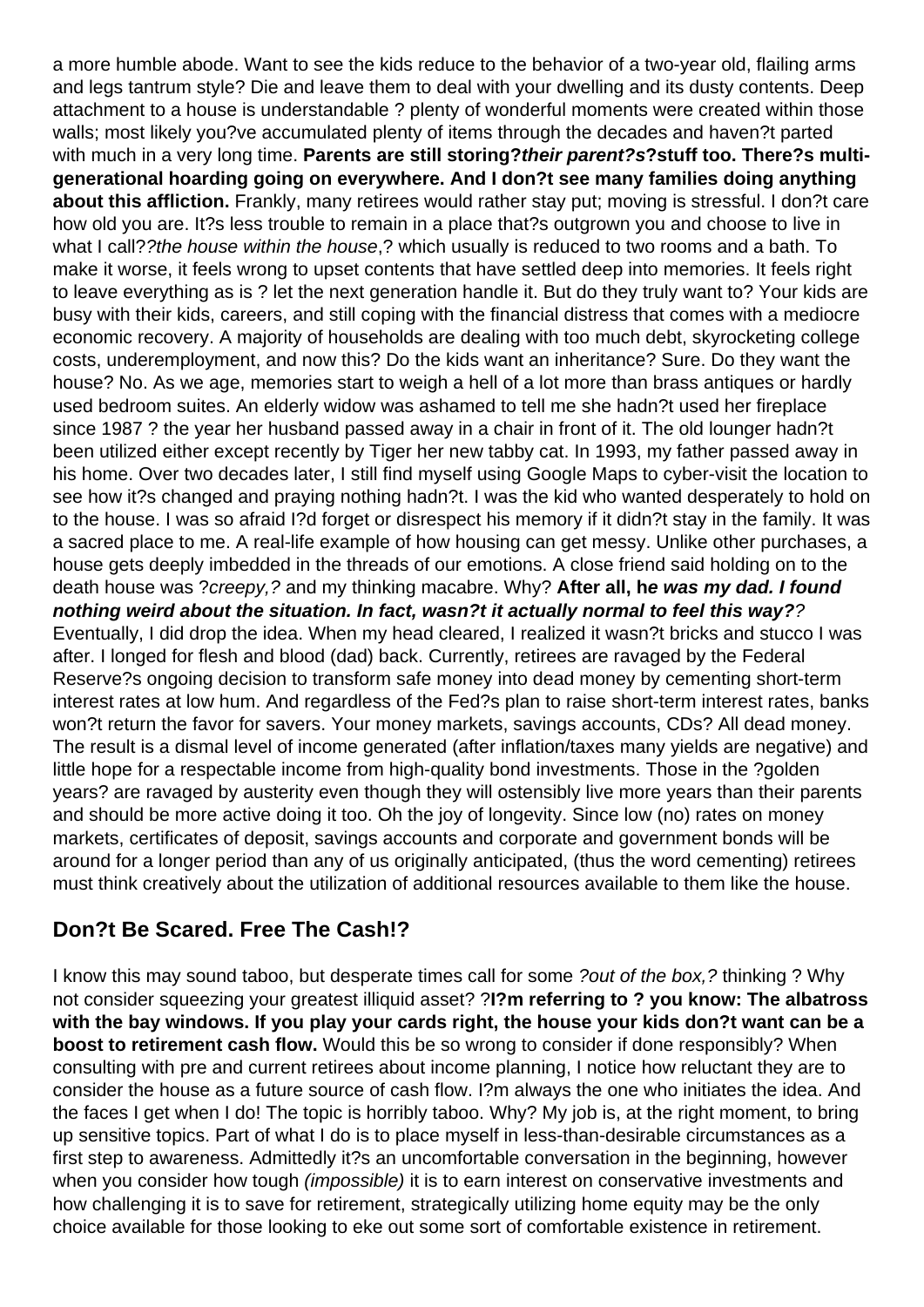Those close to retirement are afraid of misusing home equity. We?ve all read about or knew homeowners who considered their houses as never-ending money fountains splashing cash for new televisions, cars or expensive vacations. Even seniors or retirees willing to investigate the option of utilizing home equity have been reluctant due to declining or stagnant house values and the unattractive fees associated with reverse mortgage products. Retirees appear to be more receptive to home equity extraction later in life, especially for long-term care expenses, when instead they could mindfully draw from equity along with other income sources starting earlier and thereby enjoy a more fulfilling lifestyle. Instead, many have resorted to re-entering the work force (if 55 or older, it appears you?re working more years than originally anticipated, too) and remaining vigilant about cutting household expenses. But how much cost cutting can you do before you need to hit the big stuff?

## **Code Red Moments**

I call seriously considering the big stuff - ?**Code Red**?**Moments.?**?And they ain?t fun,??as I?ve been told repeatedly. Let me be clear:? Code Red is and never will be ? fun.?? These moments are accompanied by the stark realization that drastic measures must be taken to survive financially. At the least, thinking outside the box (or the house) a discussion with family, and a strategy session with a qualified financial professional on how to go about taking the right steps is warranted. **According to a September 2014 Center for Retirement Research at Boston College Report the median balance of a household with head (of household) age 55-64 in 401(k) & IRAs was \$100,000 in 2013 for income ranges \$61,000-\$90,999.** Thank goodness for Social Security otherwise most of us would be sunk. A select few are still eligible for defined benefit (pension) plans; the number of workers lucky enough to know what pensions are continues to decrease markedly since the early 1980?s. Don?t be afraid. Finally, the academics have embraced the concept of using home equity to meet retirement income needs. How do you begin?

# **Spark A?Dialogue.**

Granted ? sounds obvious enough. In practice though, not easy. Conversations about legacies, estate plans, inheritances are difficult. **Don?t be afraid to enlist a ?fire starter,? like your financial advisor if he or she is objective enough and possesses a semblance of?EQ?or emotional intelligence. Empathy and respect are important here.** At the least, kids should be willing to assist parents with the overwhelming tasks that go with the relocation process. Families just don?t talk enough (or at all), about inheritance matters until forced to or a life event triggers it. It?s time for this conversation to begin as soon as possible. If only so the parents are aware of your preferences. Grandchildren are surprisingly effective at easing the pain of regret even if their intent is limited to the excitement of spending time in a different environment or rolling toy trucks over carpet in a new location. Recently, a grandmother of three shared with me how she decided to sell her large home and move to a more modest apartment in a suburban retirement community. She was remorseful even though the children were very communicative and supportive of the move. When her grandson?s face lit up at the feel of new carpet and a balcony and shared how excited overall he was about the new place, her remorse turned to joy. She was instantly relieved and satisfied with her decision.

## **Outright Downsizing Is An Effective Method To Lower Living Costs**

Why continue to remain in the smaller ?house within the house, ? situation especially if the children are willing to help? **On occasion, the death of a spouse or other life-changing episode can jump start actions. ?It?s best to contemplate ?going smaller?, before forced to hit the codered button.** So, sell the big house. Let it go. Based on recent reports, it appears to be an opportune time. Use the cash to purchase a smaller place in full (no mortgage if possible). Release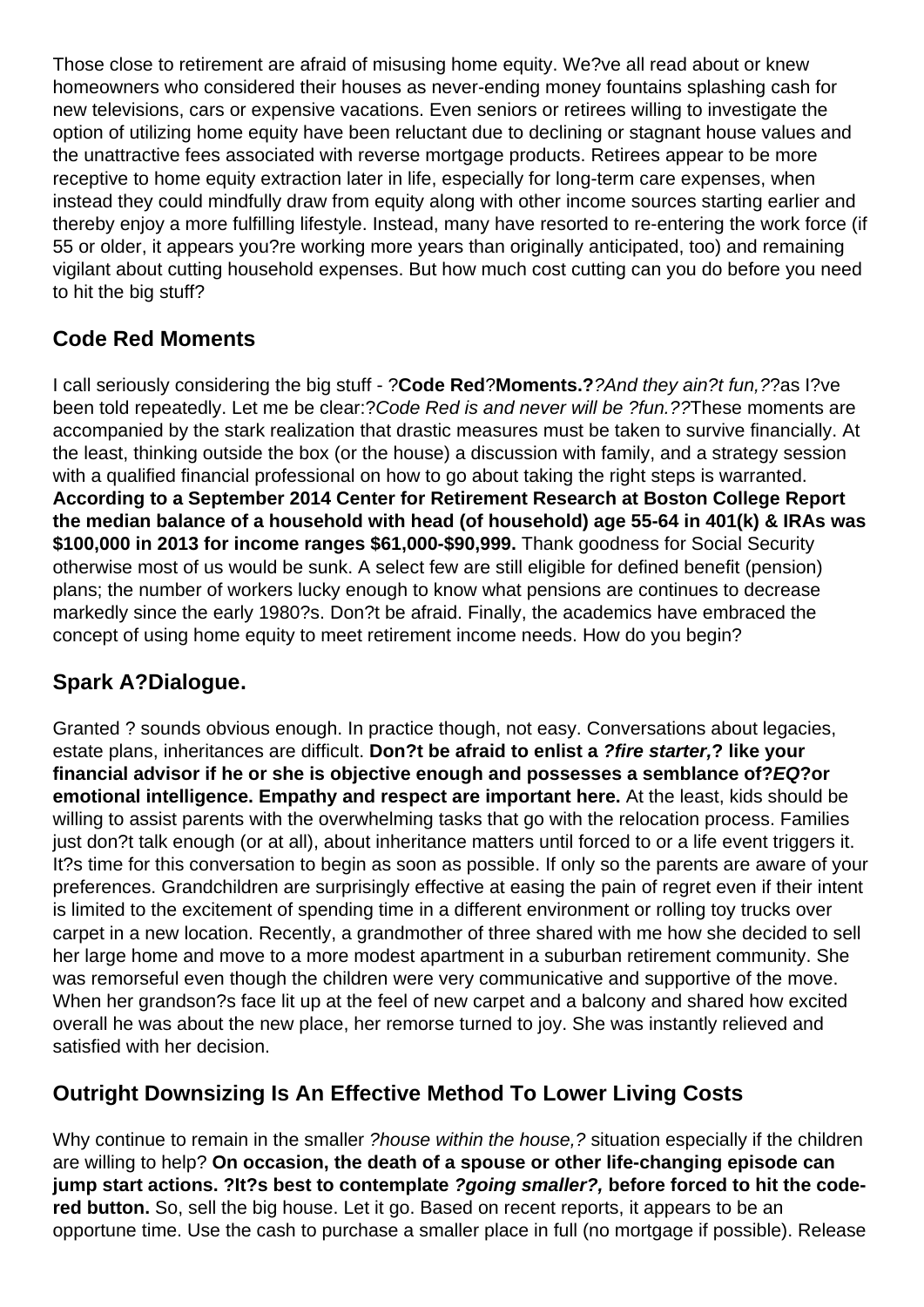the shackles of the material goods you haven?t dusted in years and get them to a consignment shop. Better yet, open the door to gifting cherished items to the children while you?re still alive. Think seriously about renting. Why not? Yes, rental rates have increased in several markets so you should examine the tradeoff between buying and selling on a case-by-case basis. First, you?ll need to gather information about the area you?re looking to reside. For example, gaining a handle on annual home price changes vs. annual percentage of rent increases or decreases would be important. From there, one of the best calculators on the internet is available for free from the New York Times at?[http://www.nytimes.com/interactive/business/buy-rent-calculator.html.](http://www.nytimes.com/interactive/business/buy-rent-calculator.html) Keep the extra cash you would have used to purchase a residence (or at the least as a down payment) liquid in a low-cost, no-load mutual fund that invests in ultra-short bonds which will generate a small monthly addition to cash flow. ?And think about splurging on a nice vacation. ?After all, you?re liquid now.

### Consider A Home Equity Conversion Mortgage Saver Now

I understand the concerns about the closing costs and fees that go along with reverse mortgages, but hear me out. Data released by the National Reverse Mortgage Lenders Association (NRMLA) shows senior home equity increased by \$152 billion in the third quarter of 2016. Seniors have? \$6.1 trillion in home equity available ?according to the most recent NRMLA/Risk Span Reverse Mortgage Market Index (RMMI) report. That?s unlocked potential you can?t ignore if tapped strategically. Remember, you must be 62 years old to consider any reverse mortgage option. Although you?re limited by the amount you can borrow, the HECM Saver is more cost effective than a standard reverse mortgage option. For example, the HECM Saver has an upfront premium (cost) of .01 percent of your property?s value compared to two percent for a standard reverse mortgage. Also, those who utilize the HECM Saver are limited to borrow roughly 10 to 18 percent less than for the Standard reverse mortgage. Instead of withdrawing in the form of a lump-sum cash payout, it?s best to retain a line of credit that can be utilized only when necessary . Work with a knowledgeable financial partner who can assist you with establishing clear rules to trigger and monitor credit line usage. The decision should be based on a thorough examination of cash-flow needs, your overall portfolio mix and current market conditions. ?The goal is to have a readily available source of funds to draw from as warranted. The debt associated with a reverse mortgage (or HECM Saver) must be paid in full when the borrower dies, moves out permanently, or elects to pay it off voluntarily . Any equity remaining belongs to the borrower or the borrower?s estate. If the debt exceeds the property value, the FHA (Federal Housing Association) bears the loss,?not the borrower or the borrower?s estate . My favorite website designed to educate mortgage and reverse mortgage borrowers is The Mortgage Professor,? [www.mtgprofessor.com](http://www.mtgprofessor.com/)? operated by Jack M. Guttentag, Professor of Finance Emeritus at the Wharton School of the University of Pennsylvania. You can access, free of charge, a series of articles about reverse mortgages including[?Using a HECM to Strengthen Retirement Plans](http://www.mtgprofessor.com/A - Reverse Mortgages/using_a_hecm_to_strengthen_retirement.html).

If you want to know what a reverse mortgage is then you should think of it as a loan that pays you instead of you having to constantly repay it. You can even choose how you [receive your reverse mortgage](https://reverse.mortgage/) money and how much you receive, up to a certain amount. It can be a line of credit for you when you need it, or you can immediately turn a large portion of your home's equity into cash to cover major expenses. If you die, are required to move into assisted living, or choose to move to a new residence then the balance will be owed immediately, but the home can be sold to come up with that balance.

As I have a history of creating retirement income distribution strategies, I witness investment portfolio survival rates increase dramatically when a HECM Saver is tapped through times of high sequence of return risk (a series of poor return or negative performance years in distribution portfolios) and bear market cycles. Now is an opportune time to apply for a HECM Saver as limits